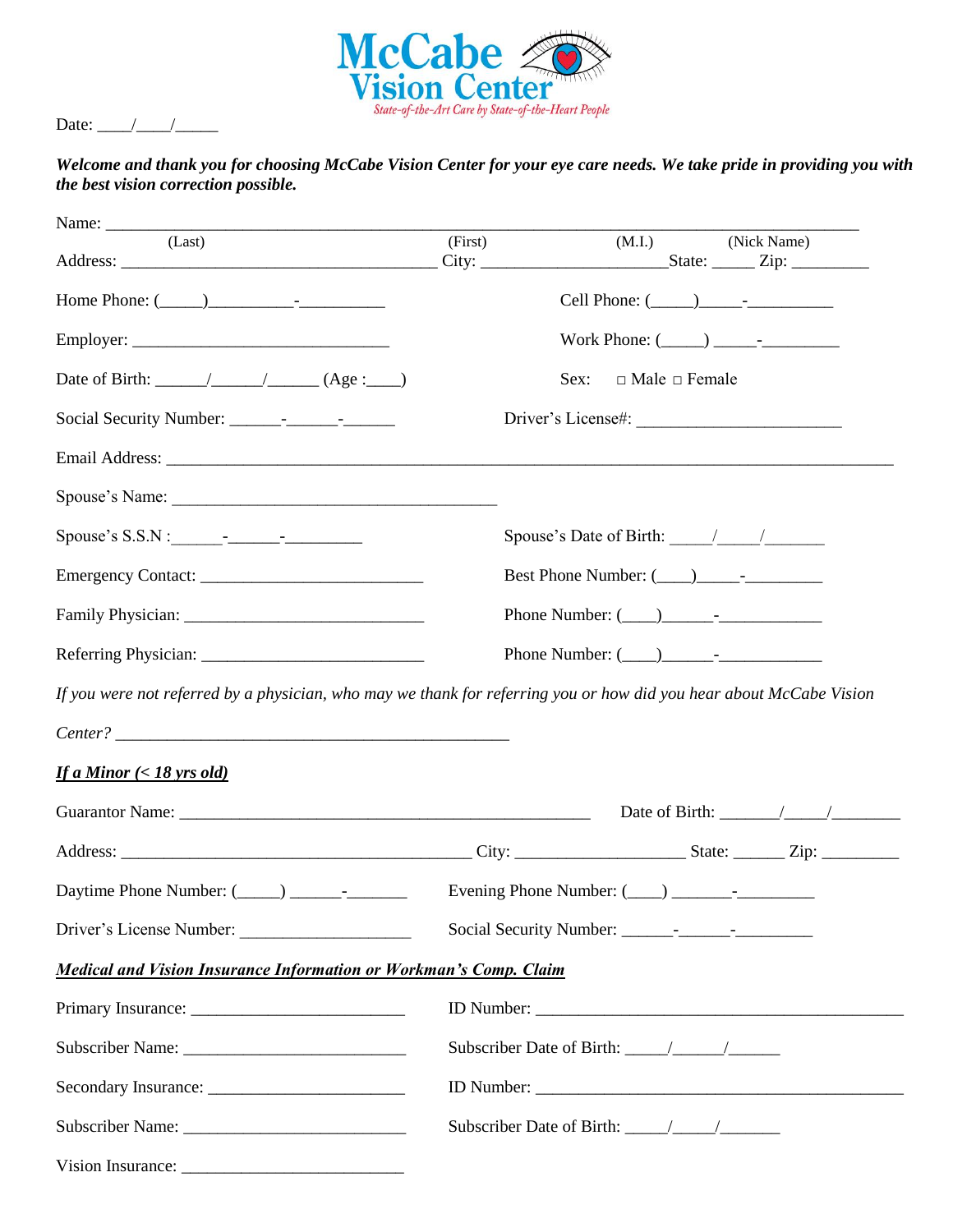

**Patient Name:** \_\_\_\_\_\_\_\_\_\_\_\_\_\_\_\_\_\_\_\_\_\_\_\_\_\_\_\_\_\_\_\_\_\_\_\_\_\_\_\_\_\_\_\_\_**Today's Date:** \_\_\_\_\_/\_\_\_\_/\_\_\_\_\_\_\_\_

**Please tell us the reason for your visit today:** \_\_\_\_\_\_\_\_\_\_\_\_\_\_\_\_\_\_\_\_\_\_\_\_\_\_\_\_\_\_\_\_\_\_\_\_\_\_\_\_\_\_\_\_\_\_\_\_\_\_\_

| Do you have or do you see the         | Have you ever been diagnosed           |                                    |
|---------------------------------------|----------------------------------------|------------------------------------|
| following?                            | with:                                  | $\Box$ Cancer; Type $\_\_\_\_\_\$  |
| $\Box$ Blurred Vision                 | $\Box$ Arthritis                       | $\Box$ Stroke                      |
| $\Box$ Burning                        | $\Box$ Asthma                          | $\Box$ Diabetes Mellitus           |
| $\Box$ Double Vision                  | $\Box$ Breathing Problems $\Box$       | $\Box$ Insulin and/or $\Box$ Pills |
| $\Box$ Dryness                        | $\Box$ Bronchitis                      | $\Box$ High Cholesterol            |
| $\Box$ Fainting and/or dizziness      | $\Box$ Emphysema                       | $\Box$ Pregnancy/Nursing           |
| $\Box$ Flashes of Light               | $\Box$ Hay Fever                       | $\Box$ HIV/AIDS                    |
| $\Box$ Floaters or spots              | $\square$ Seasonal/Perennial Allergies | $\Box$ Amblyopia                   |
| □ Gritty Sensation                    | $\Box$ Headaches/Migraines             | $\Box$ Cataracts                   |
| $\Box$ Headaches                      | $\Box$ Tremors, Parkinson's            | $\Box$ Color Blindness             |
| $\Box$ Itching                        | $\Box$ Convulsions, Epilepsy           | $\Box$ Crossed Eyes                |
| $\Box$ Nausea                         | □ High Blood Pressure                  | $\Box$ Diabetic Retinopathy        |
| $\Box$ Night blindness/glare when     |                                        | $\Box$ Macular Degeneration        |
| night driving                         | $\Box$ Heart Attack                    | $\Box$ Previous Eye Trauma         |
| $\Box$ Eye Pain                       | $\Box$ Chest Pain                      | $\Box$ Retinal Detachment          |
| $\Box$ Red Eye                        | $\Box$ Other Heart Problems            | $\Box$ Other                       |
| $\Box$ Light Sensitivity              | $\Box$ Swelling Ankles                 | $\Box$ None of the Above           |
| □ Sudden Vision Loss                  | $\Box$ Kidney Problems                 |                                    |
| $\Box$ Difficulty seeing street signs | □ Thyroid Disorders                    |                                    |
| with glasses or contacts              | $\Box$ Hepatitis, Liver Disease        |                                    |

\_\_\_\_\_\_\_\_\_\_\_\_\_\_\_\_\_\_\_\_\_\_\_\_\_\_\_\_\_\_\_\_\_\_\_\_\_\_\_\_\_\_\_\_\_\_\_\_\_\_\_\_\_\_\_\_\_\_\_\_\_\_\_\_\_\_\_\_\_\_\_\_\_\_\_\_\_\_\_\_\_\_\_\_\_\_\_\_\_

# **Please list all surgeries, including eye surgeries, you have had and dates:**

| -<br>______              |  |
|--------------------------|--|
| $\overline{\phantom{a}}$ |  |
|                          |  |

**Primary Care Physician's Name:** \_\_\_\_\_\_\_\_\_\_\_\_\_\_\_\_\_\_\_\_\_\_\_\_\_\_\_\_\_\_\_\_\_\_\_\_\_\_\_\_\_\_\_\_\_\_\_\_\_\_\_\_\_\_\_\_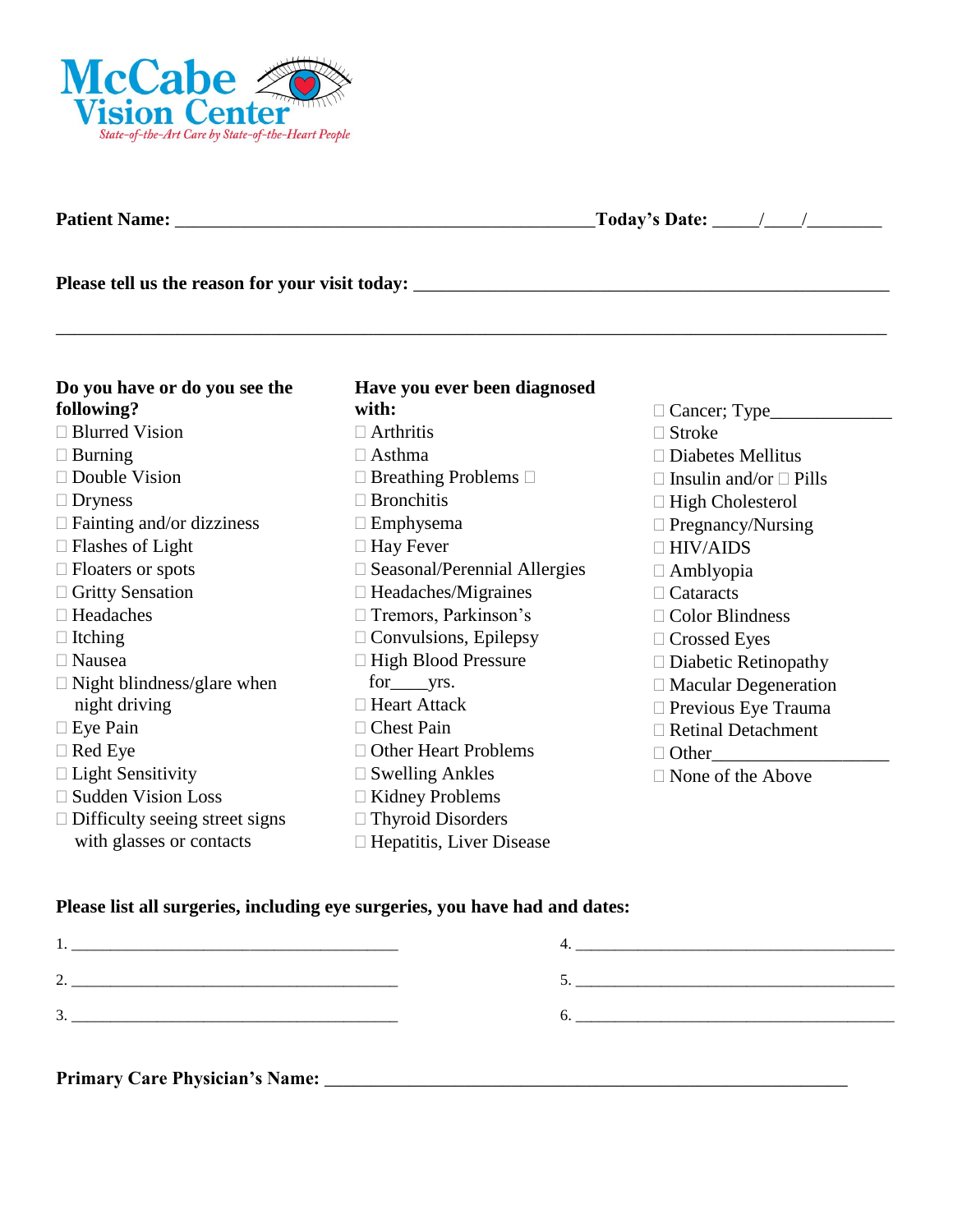| <b>Prescription Insurance:</b> |  |
|--------------------------------|--|
|                                |  |

**Name of your pharmacy:** \_\_\_\_\_\_\_\_\_\_\_\_\_\_\_\_\_\_\_\_\_\_\_\_\_\_\_\_\_\_\_\_ **Location:** \_\_\_\_\_\_\_\_\_\_\_\_\_\_\_\_\_\_\_\_\_\_\_\_

**Please list all of your current medications, including over the counter medicines and vitamins:**

| <b>Medication Name</b> | Times/Day | For what problem? |
|------------------------|-----------|-------------------|
|                        |           |                   |
|                        |           |                   |
|                        |           |                   |
|                        |           |                   |
|                        |           |                   |
|                        |           |                   |
|                        |           |                   |
|                        |           |                   |
|                        |           |                   |
|                        |           |                   |
|                        |           |                   |
|                        |           |                   |
|                        |           |                   |
|                        |           |                   |
|                        |           |                   |
|                        |           |                   |

# **Please list all eye drops you currently use:**

| <b>Eye Drop Name</b> | <b>Times/Day</b> | Which eye? |
|----------------------|------------------|------------|
|                      |                  |            |
|                      |                  |            |
|                      |                  |            |
|                      |                  |            |
|                      |                  |            |

**Medication Allergies: \_\_\_\_\_\_\_\_\_\_\_\_\_\_\_\_\_\_\_\_\_\_\_\_\_\_\_\_\_\_\_\_\_\_\_\_\_\_\_\_\_\_\_\_\_\_\_\_\_\_\_\_\_\_\_\_\_\_\_\_\_\_\_\_\_\_\_\_\_**

**What are your hobbies? \_\_\_\_\_\_\_\_\_\_\_\_\_\_\_\_\_\_\_\_\_\_\_\_\_\_\_\_\_\_\_\_\_\_\_\_\_\_\_\_\_\_\_\_\_\_\_\_\_\_\_\_\_\_\_\_\_\_\_\_\_\_\_\_\_\_\_**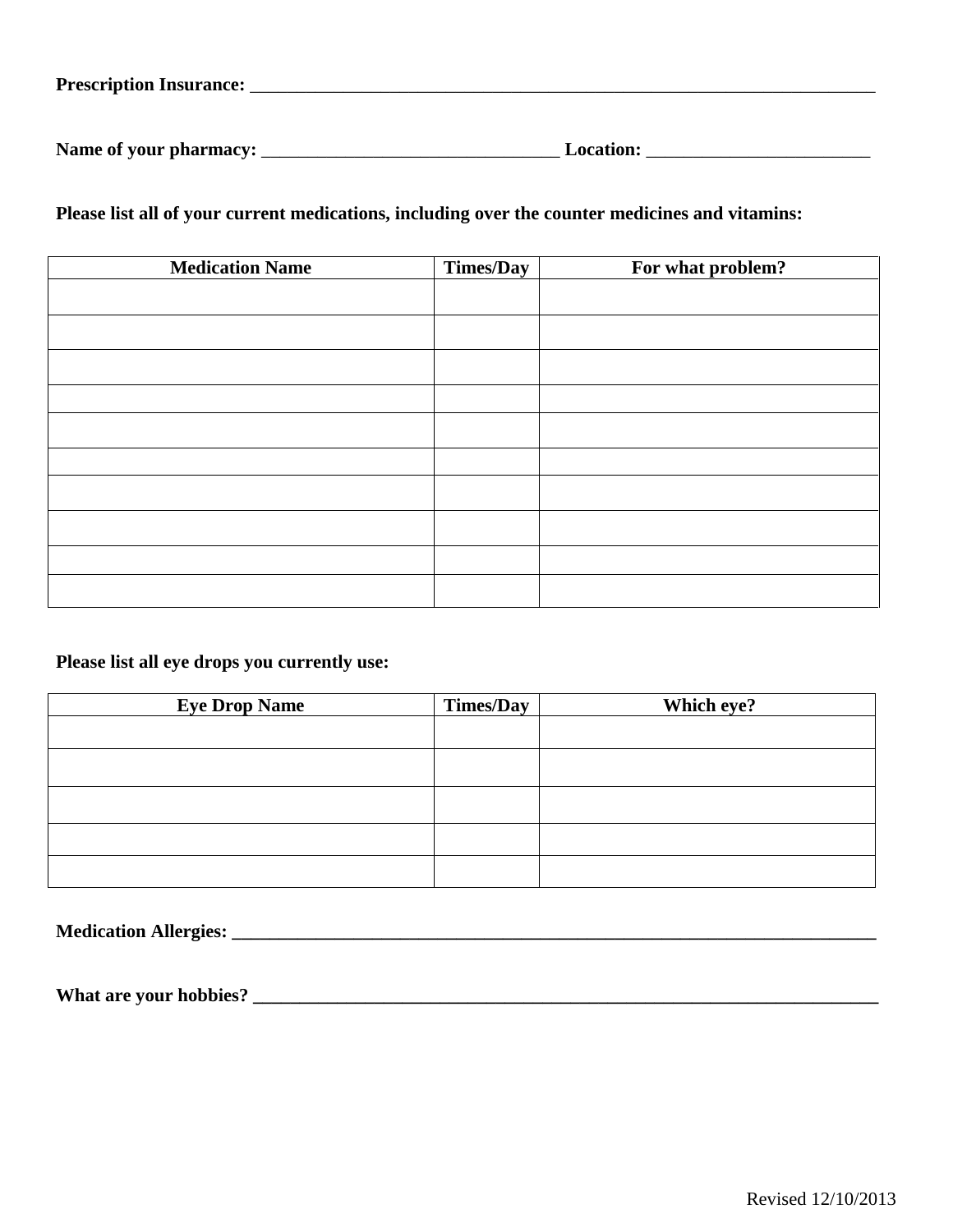# **HIPPA Privacy Policy**

Our Notice of Privacy Practices provides information about how we may use and disclose protected health information about you. The Notice contains a Patient Rights section describing your rights under the law. You have the right to review our Notice before signing this consent. The terms of our Notice may change. If we change our Notice, you may obtain a revised copy by contacting our office.

You have the right to request that we restrict how protected health information about you is used or disclosed for treatment, payment or health care operations. We are not required to agree to this restriction, but if we do, we shall honor that agreement.

By signing this form, you consent to our use and disclosure of protected health information about you for treatment, payment and health care operations. You have the right to revoke this Consent, in writing, signed by you. However, such a revocation shall not affect any disclosures we have already made in reliance on your prior consent. The Practice provides this form to comply with the Health Insurance Portability and Accountability Act of 1996 (HIPAA).

# **The patient understands that**:

- Protected health information may be disclosed or used for treatment, payment or health care options.
- The Practice has a Notice of Privacy Policy and that the patient has the opportunity to review this Notice.
- The Practice reserves the right to change the Notice of Privacy Policies.
- The patient has the right to restrict the uses of their information but the Practice does not have to agree to those restrictions.
- The patient may revoke this Consent in writing at any time and all future disclosures will then cease.
- The Practice may condition treatment upon the execution of this Consent.

This Consent was signed by: \_\_\_\_\_\_\_\_\_\_\_\_\_\_\_\_\_\_\_\_\_\_\_\_\_\_\_\_\_\_\_\_\_\_\_\_\_\_\_\_\_\_

**Signature** of Patient or Representative

 $\overline{\phantom{a}}$  ,  $\overline{\phantom{a}}$  ,  $\overline{\phantom{a}}$  ,  $\overline{\phantom{a}}$  ,  $\overline{\phantom{a}}$  ,  $\overline{\phantom{a}}$  ,  $\overline{\phantom{a}}$  ,  $\overline{\phantom{a}}$  ,  $\overline{\phantom{a}}$  ,  $\overline{\phantom{a}}$  ,  $\overline{\phantom{a}}$  ,  $\overline{\phantom{a}}$  ,  $\overline{\phantom{a}}$  ,  $\overline{\phantom{a}}$  ,  $\overline{\phantom{a}}$  ,  $\overline{\phantom{a}}$ 

### **Printed** Name of Patient or Representative

Relationship to Patient (if other than patient): Date: Date:

In front of

Printed Name of Practice Representative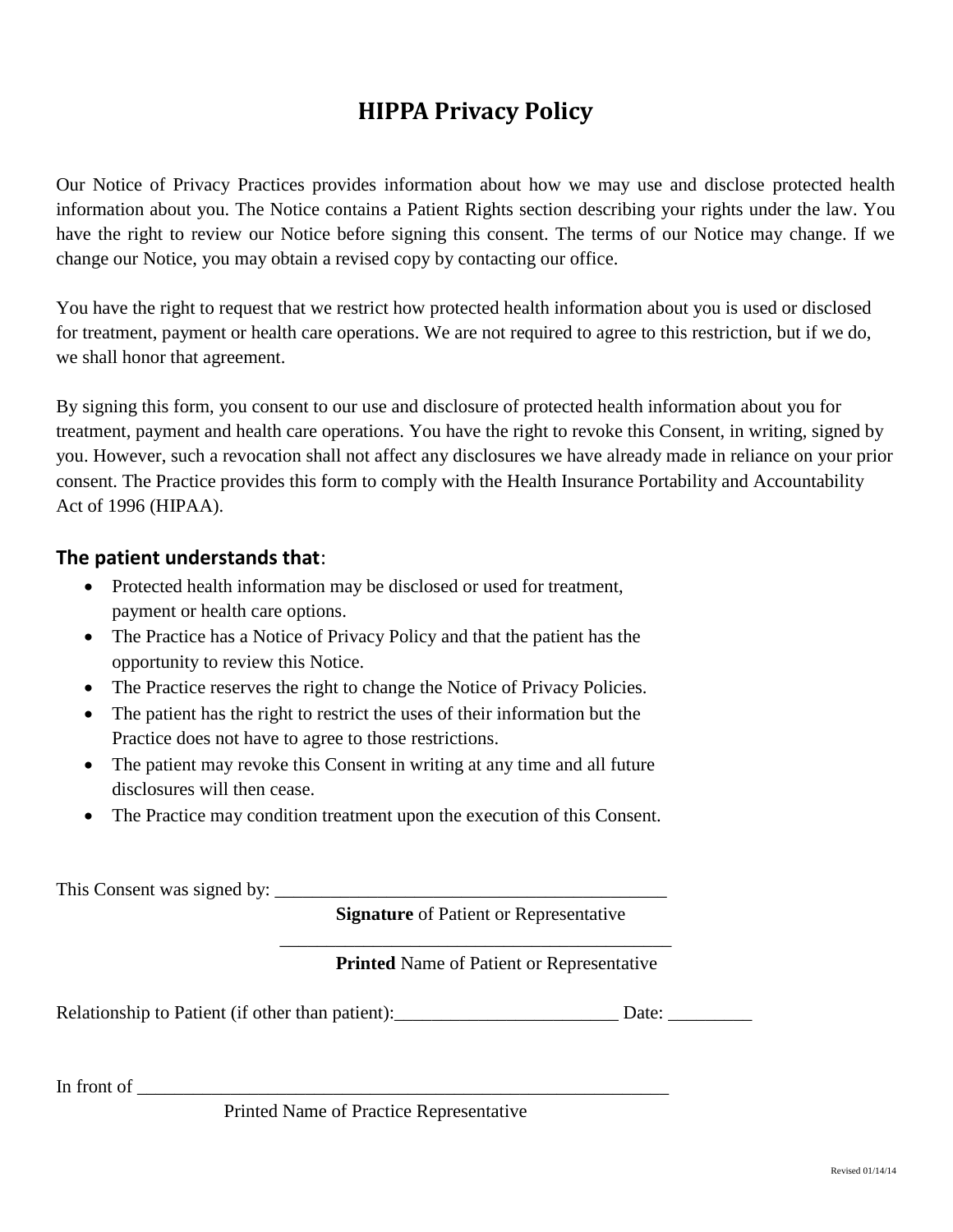

#### CONSENT TO DISCLOSE PATIENT HEALTH INFORMATION

#### TO FAMILY AND FRIENDS INVOLVED IN PATIENT CARE

Patient Name: \_\_\_\_\_\_\_\_\_\_\_\_\_\_\_\_\_\_\_\_\_\_\_\_\_\_\_\_\_\_\_ Patient Date of Birth: \_\_\_\_\_\_\_\_\_\_\_\_\_\_\_\_\_\_\_

Professional ethics require your signature and permission before we can release any information concerning your health records to anyone, including family members.

I hereby consent and agree that McCabe Vision Center may disclose my protected health information to a family member, relative, friend, physician or other individual that I identify below who is directly involved in my vision health care or the payment of my eye care.

\_\_\_\_\_\_\_\_\_\_\_\_\_\_\_\_\_\_\_\_\_\_\_\_\_\_\_\_\_\_\_\_ \_\_\_\_\_\_\_\_\_\_\_\_\_\_\_\_\_\_\_\_

\_\_\_\_\_\_\_\_\_\_\_\_\_\_\_\_\_\_\_\_\_\_\_\_\_\_\_\_\_\_\_\_ \_\_\_\_\_\_\_\_\_\_\_\_\_\_\_\_\_\_\_\_

\_\_\_\_\_\_\_\_\_\_\_\_\_\_\_\_\_\_\_\_\_\_\_\_\_\_\_\_\_\_\_\_\_\_\_ \_\_\_\_\_\_\_\_\_\_\_\_\_\_\_\_\_\_\_\_\_

| Name | Relationship |
|------|--------------|
|      |              |
| Name | Relationship |

Relationship

Relationship

\_\_\_\_\_\_\_\_\_\_\_\_\_\_\_\_\_\_\_\_\_\_\_\_\_\_\_\_\_\_\_\_ \_\_\_\_\_\_\_\_\_\_\_\_\_\_\_\_\_\_\_\_ Name Relationship

Name Relationship

I understand that this consent is effective immediately and shall remain in effect until I revoke it by providing written notice to McCabe Vision Center. I understand that revocation becomes effective upon receipt.

Patient Signature Today's Date

By signing the line below: I DO **NOT** CONSENT OR GIVE PERMISSION TO THE RELEASE OF MY HEALTH RECORDS **TO ANYONE**

\_\_\_\_\_\_\_\_\_\_\_\_\_\_\_\_\_\_\_\_\_\_\_\_\_\_\_\_\_\_\_\_\_\_\_\_\_\_\_\_\_\_\_\_\_\_\_\_\_\_\_\_\_\_\_\_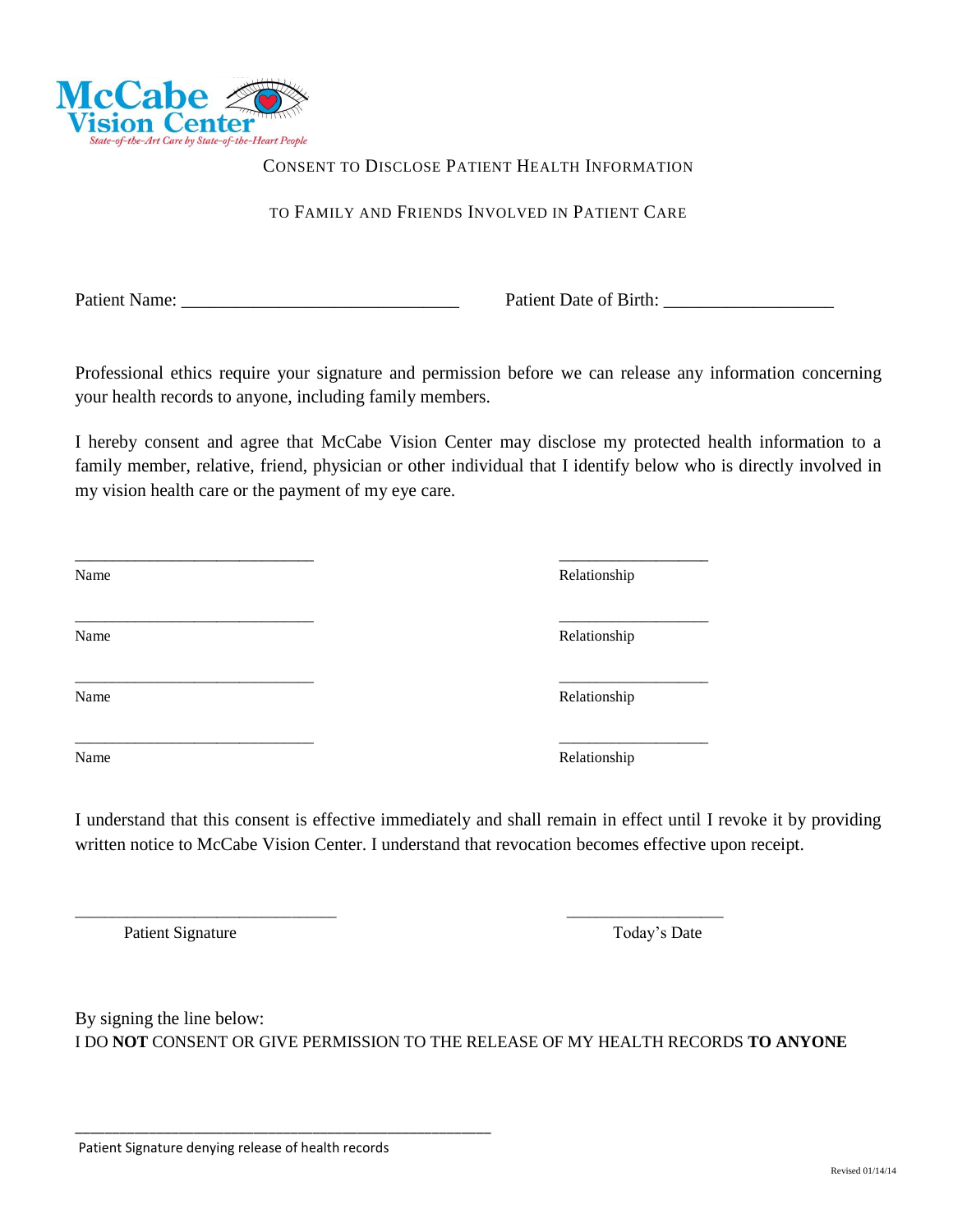

**122 HERITAGE PARK DRIVE MURFREESBORO, TN 37129 PHONE: 615-904-9024 FAX: 615-904-0337**

# *AUTHORIZATION TO REQUEST MEDICAL INFORMATION*

| <b>Date of Birth:</b> / / / |  |
|-----------------------------|--|

I hereby authorize McCabe Vision Center to request health information that is contained in my patient records from another physician to assist in my eye care. I understand and acknowledge that this may include treatment plans, any test results or diagnoses.

**Signature:** \_\_\_\_\_\_\_\_\_\_\_\_\_\_\_\_\_\_\_\_\_\_\_\_\_\_\_\_\_\_\_\_\_\_\_\_\_\_\_\_\_\_\_\_ **Today's Date:** \_\_\_\_\_\_\_\_\_\_\_\_\_\_

I do **NOT** authorize McCabe Vision Center to request health information that is contained in my patient records from another physician. I understand and acknowledge that this may include treatment plans, test results or diagnoses.

**Signature:** \_\_\_\_\_\_\_\_\_\_\_\_\_\_\_\_\_\_\_\_\_\_\_\_\_\_\_\_\_\_\_\_\_\_\_\_\_\_\_\_\_\_\_\_ **Today's Date:** \_\_\_\_\_\_\_\_\_\_\_\_\_\_\_

This communication constitutes an electronic communication within the meaning of the Electronic Communications Privacy Act, 19 USC 2510, and its disclosure is strictly limited to the recipient intended by the sender of this message. This communication may contain confidential and privileged material for the sole use of the intended recipient and the disclosure to anyone other than the intended recipient does not constitute a loss of the confidential or privileged nature of the communication. If you are not the intended recipient, please contact the sender by return electronic mail and delete all copies of this communication. McCabe Vision Center is not liable if an attachment is altered without its written consent. Thank you.